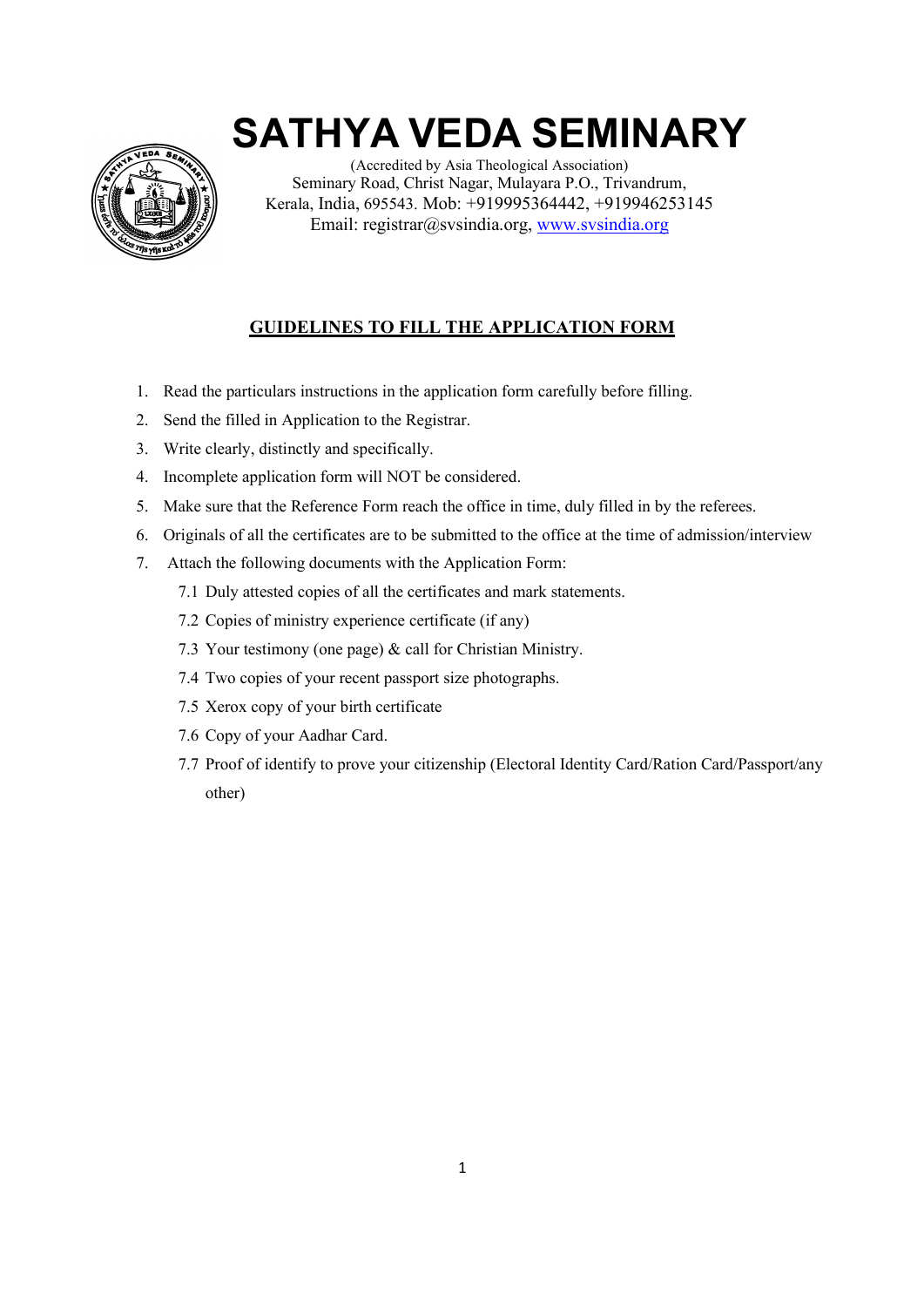

(Accredited by Asia Theological Association) Seminary Road, Christ Nagar, Mulayara P.O., Trivandrum, Kerala, India, 695543. Mob: +919995364442, +919946253145 Email: registrar@svsindia.org, www.svsindia.org

Affix The Photograph

## **APPLICATION FORM**

| <b>COURSE</b>                                    | <b>ELIGIBILITY</b>                            | <b>DURATION</b> |
|--------------------------------------------------|-----------------------------------------------|-----------------|
| Master of Divinity (M.Div)                       | B.Th/any Degree/ Mature candidate             | $2/3$ years     |
| Bachelor of Theology (B.Th)                      | $+2$ pass / Dip in Theology or its equivalent | 3 years         |
| Diploma in Theology (Dip. Th)                    | SSLC Pass or its equivalent                   | 2year           |
| Church Planters Training (CPT)<br>(Hindi Medium) | Any qualification or no Qualification         | l year          |

| PERSONAL INFORMATION        |                   |         |                  |                                     |  |     |  |
|-----------------------------|-------------------|---------|------------------|-------------------------------------|--|-----|--|
| Name                        |                   |         |                  |                                     |  |     |  |
| Gender                      | Male <sub>l</sub> | Female  | Date of birth    |                                     |  | Age |  |
| Nationality                 |                   |         |                  | <b>State</b>                        |  |     |  |
| Name of father/<br>guardian |                   |         |                  | Phone number of<br>father/ guardian |  |     |  |
| Marital status              |                   | Married | Unmarried $\Box$ | Mother tongue                       |  |     |  |
| Adhar/ID number             |                   |         |                  |                                     |  |     |  |

| <b>CONTACT DETAILS</b> |  |                    |  |  |
|------------------------|--|--------------------|--|--|
| Door no.& street       |  | Town/village       |  |  |
| Tehsil                 |  | District           |  |  |
| Post                   |  | Pin Code           |  |  |
| Ph. Number             |  | WhatsApp<br>number |  |  |
| e-mail                 |  |                    |  |  |

| <b>ACADEMIC INFORMATION</b> |               |                |                    |             |  |
|-----------------------------|---------------|----------------|--------------------|-------------|--|
| Examination                 | Board/College | Diploma/Degree | Date of Completion | Class/Grade |  |
| Passed                      | University    | Received       |                    | Obtained    |  |
| High School                 |               | Not applicable |                    |             |  |
| $+2$ or Equivalent          |               |                |                    |             |  |
| University Degree           |               |                |                    |             |  |
| PG. Degree                  |               |                |                    |             |  |
| Theological Degree          |               |                |                    |             |  |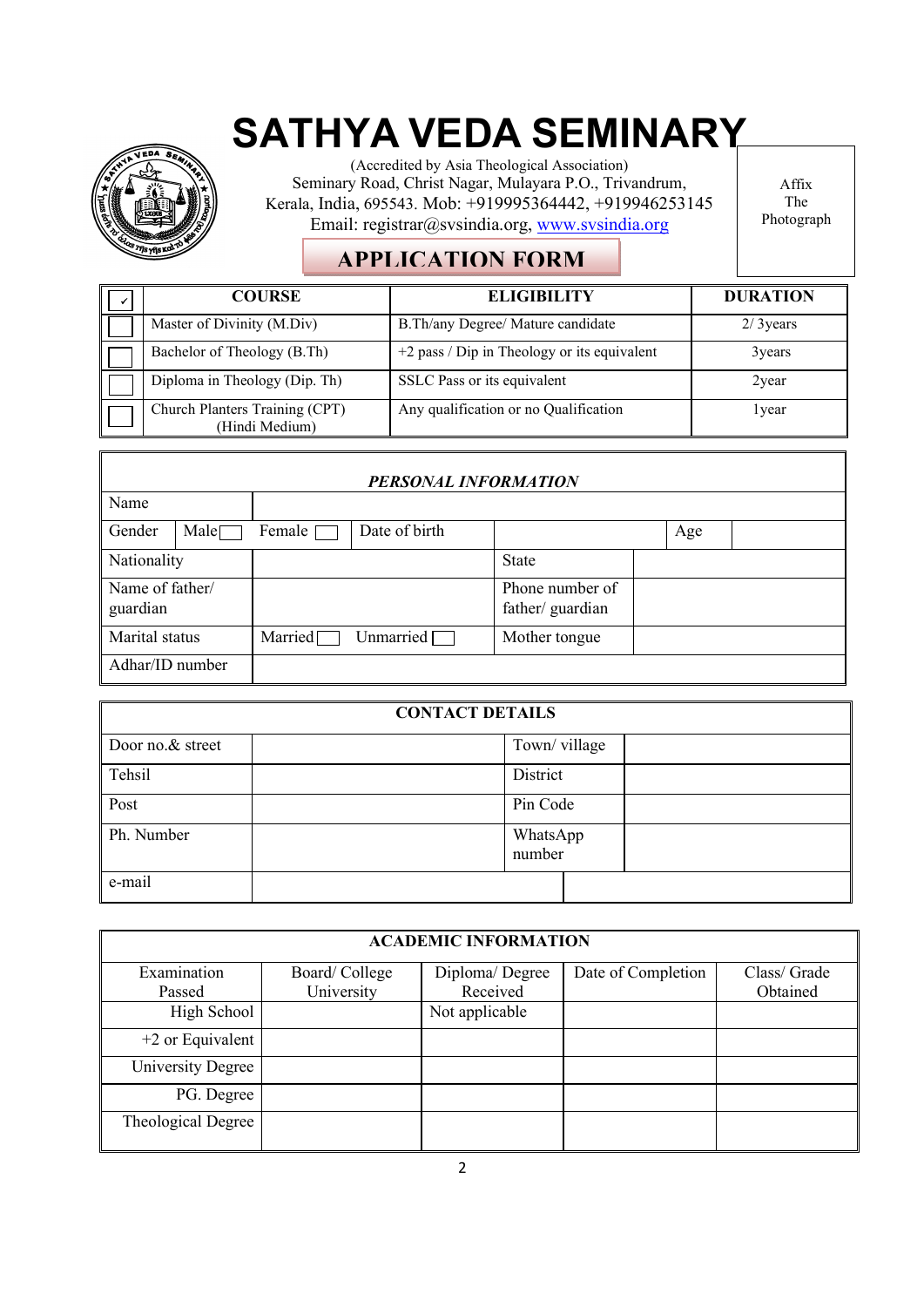| Languages you know | Read | Write | <b>Speak</b> |
|--------------------|------|-------|--------------|
|                    |      |       |              |
|                    |      |       |              |
|                    |      |       |              |
|                    |      |       |              |
|                    |      |       |              |

| FINANCIAL INFORMATION (for details kindly contact office) |                                                                                               |  |  |  |
|-----------------------------------------------------------|-----------------------------------------------------------------------------------------------|--|--|--|
|                                                           | Who undertake your expenses during the period of study-Parent//Pastor/Organization/Self/Other |  |  |  |
| Name, Address with Phone number                           |                                                                                               |  |  |  |
| & E-mail of the person to whom                            |                                                                                               |  |  |  |
| bills has to sent)                                        |                                                                                               |  |  |  |
| Relationship:                                             |                                                                                               |  |  |  |
| the above course.                                         |                                                                                               |  |  |  |
| Date:                                                     | signature                                                                                     |  |  |  |

## **SPIRITUAL & CHURCH INFORMATION**

| <b>SPIRITUAL &amp; CHURCH INFORMATION</b> |                                    |  |                        |                             |  |
|-------------------------------------------|------------------------------------|--|------------------------|-----------------------------|--|
| Date of Baptism                           |                                    |  |                        | (attach personal testimony) |  |
| Received Holy Spirit                      | $Yes \Box No \Box$                 |  | If yes, date           |                             |  |
| Name & Address of                         |                                    |  |                        |                             |  |
| the church                                |                                    |  |                        |                             |  |
| Name of the Pastor                        |                                    |  | Phone number of Pastor |                             |  |
| E-mail of Pastor                          |                                    |  |                        |                             |  |
|                                           | Period of membership in the church |  |                        |                             |  |

| <b>FURTHER DETAILS</b>                 |             |            |                                                     |                              |  |
|----------------------------------------|-------------|------------|-----------------------------------------------------|------------------------------|--|
| Name of the person                     |             |            | Phone number                                        |                              |  |
| who introduced SVS                     |             |            |                                                     |                              |  |
| Relationship with the                  |             |            | Designtion of                                       |                              |  |
| introducer                             |             |            | introducer                                          |                              |  |
| Are you taking any                     | yes  <br>no |            | (if yes attach doctor's certificate & priscription) |                              |  |
| medicine regularly                     |             |            |                                                     |                              |  |
| Do you have any professional/technical |             | yes<br>nol |                                                     | (if yes attach certificates) |  |
| training/experience?                   |             |            |                                                     |                              |  |
| What gifts and                         |             |            |                                                     |                              |  |
| talents do you have?                   |             |            |                                                     |                              |  |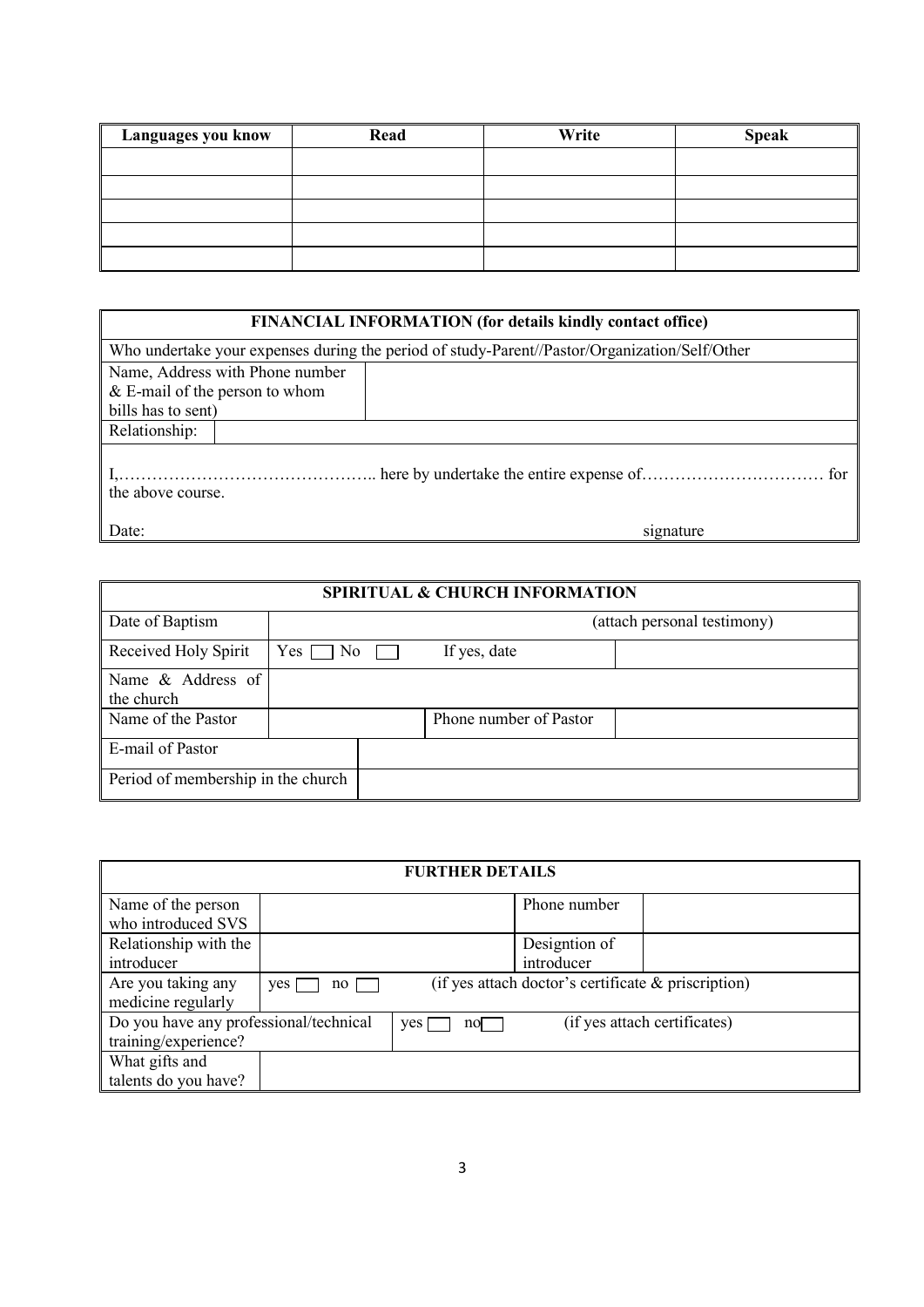#### **Declaration of the Student**

I ……………………………… hereby declare that all the particulars given above are correct and I agree to abide by the standards of the college.

Date: signature of the applicant

**Countersigned by:**

- 1. Pastor ………………………………………………..
- 2. Parent/Guardian ……………………………………..

|                           | To be filled at the time of Admission/Interview               |   |                                |  |  |  |
|---------------------------|---------------------------------------------------------------|---|--------------------------------|--|--|--|
|                           | Original certificates submitted                               |   | Original certificates returned |  |  |  |
|                           |                                                               |   |                                |  |  |  |
| $\overline{2}$            |                                                               | ∍ |                                |  |  |  |
| 3                         |                                                               | 3 |                                |  |  |  |
| $\overline{4}$            |                                                               | 4 |                                |  |  |  |
|                           |                                                               | 5 |                                |  |  |  |
|                           | If not submitted at the time of interview, state reasons $\&$ |   |                                |  |  |  |
| when it can be submitted? |                                                               |   |                                |  |  |  |
|                           | Signature of the student                                      |   |                                |  |  |  |
| with date                 |                                                               |   |                                |  |  |  |

#### **For office use only**

| Application received on |                      |           |
|-------------------------|----------------------|-----------|
| Admission               | Granted /not granted |           |
| Date of admission       |                      |           |
| Registration number     |                      |           |
|                         |                      |           |
| Principal               | Academic Dean        | Registrar |

#### **Final Remarks**

The student has **Graduated/Terminated/Discontinued** on……………………………………………..

Remarks:…………………………………………………………………………………………………… ……………………………………………………………………………………………………………

Date Registrar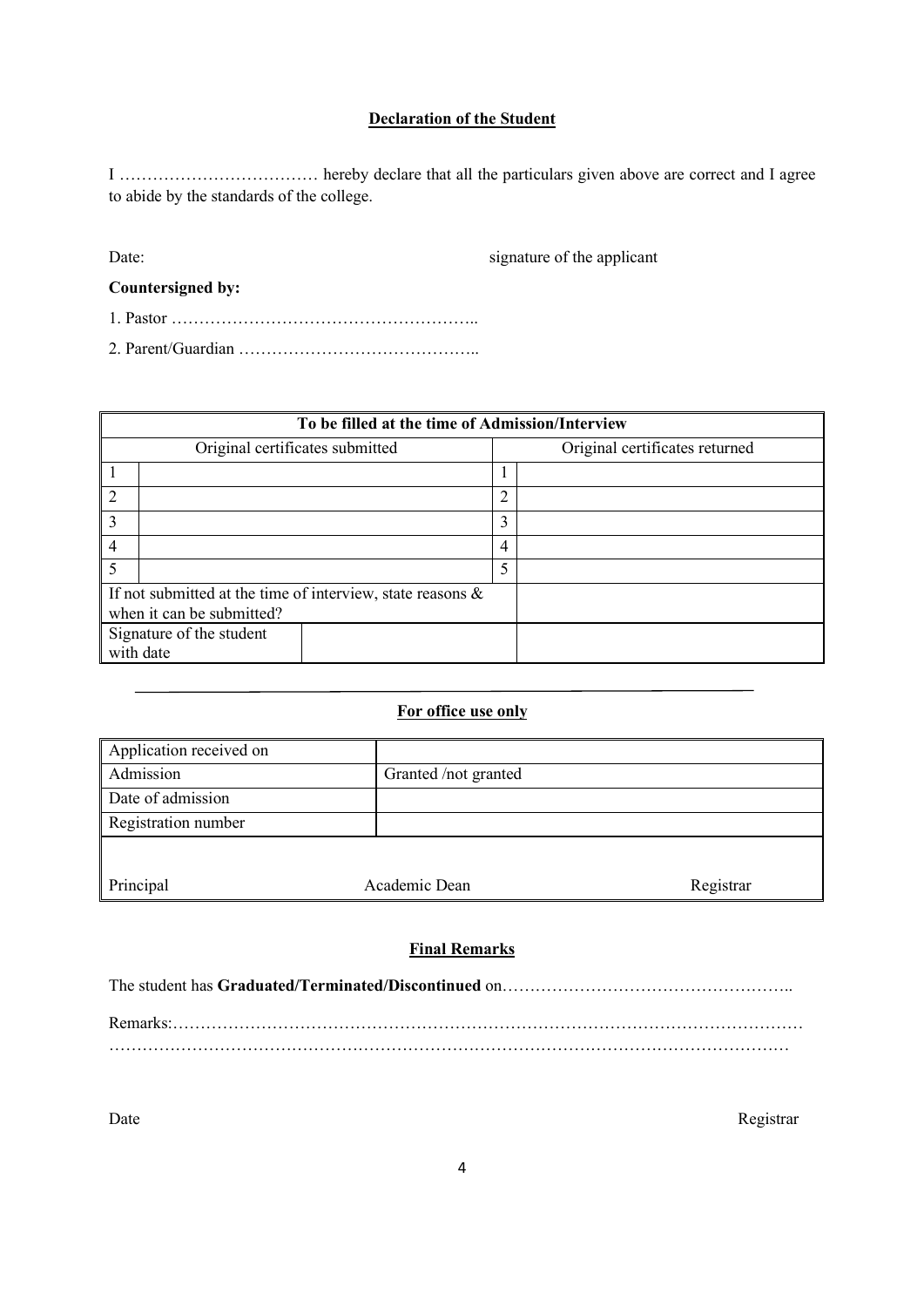

(Accredited by Asia Theological Association) Seminary Road, Christ Nagar, Mulayara P.O., Trivandrum, Kerala, India, 695543. Mob: +919995364442, +919946253145 Email: registrar@svsindia.org, www.svsindia.org

### **MEDICAL FORM**

This portion of the form should be filled by an authorized Medical Practitioner

| Blood Pleasure:Resp. exam:Diabetic          |  |
|---------------------------------------------|--|
| Lymphadenopathy:CVS Exam:Abdomen Exam       |  |
|                                             |  |
| Investigations:                             |  |
|                                             |  |
|                                             |  |
| Any other special test (if so give details) |  |

#### **Declaration**

I hereby certify that to the best of my knowledge this candidate is/is not in good physical condition, is/is not from any contagious/infectious disease and is/is not able to pursue a course of studies in the above mentioned seminary.

Doctor's Signature:…………………………………. Doctor's name:……………………………………... Reg.No:……………………………………………..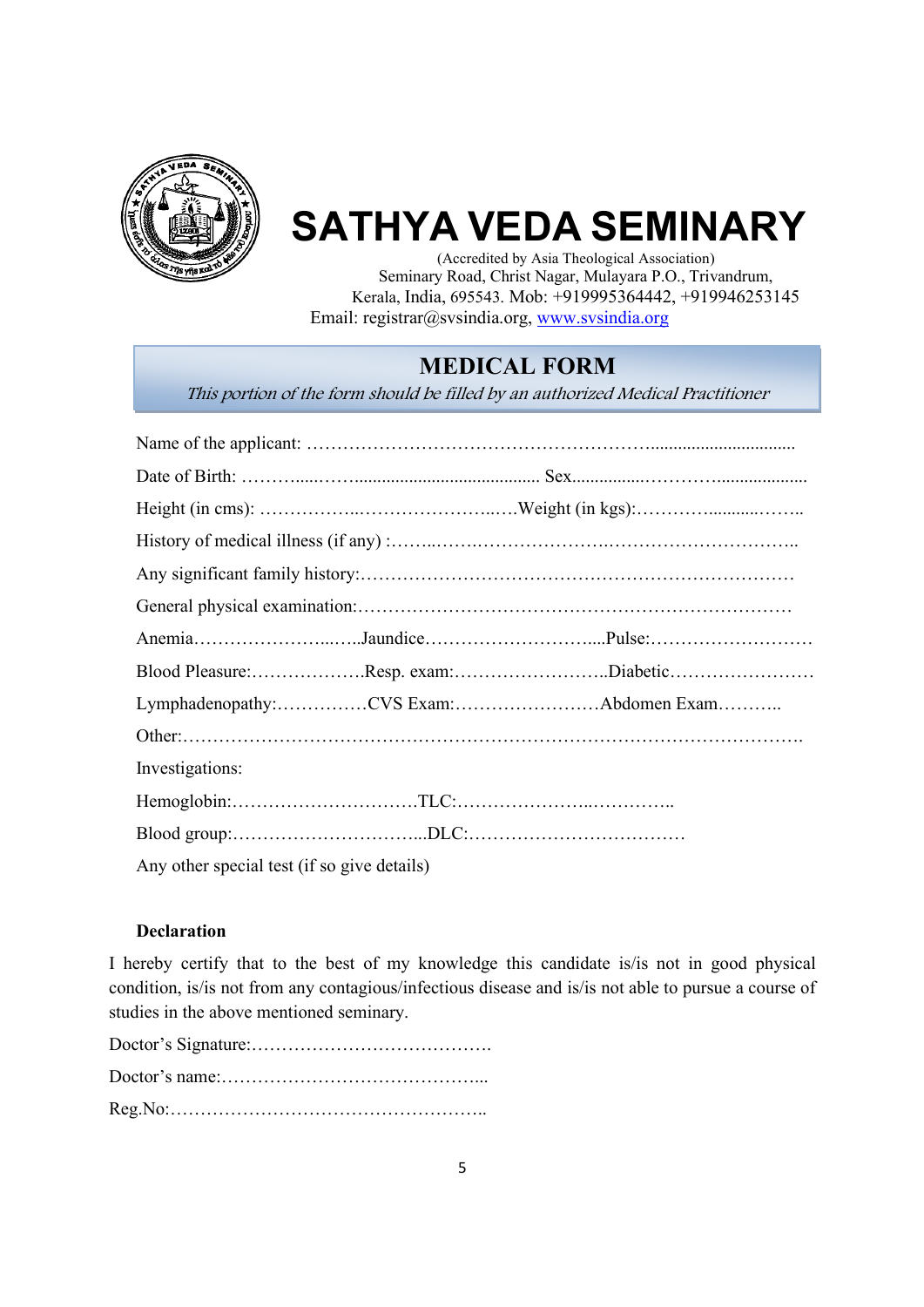

(Accredited by Asia Theological Association) Seminary Road, Christ Nagar, Mulayara P.O., Trivandrum, Kerala, India, 695543. Mob: +919995364442, +919946253145 Email: registrar@svsindia.org, www.svsindia.org

#### **LETTER OF RECOMMENDATION (To be filled by the local Pastor/Introducer)**

SVS exists to train men and women as do or die community transformers for Christ. So it is very important to know about candidate's personality, Character and commitment to give effective training at SVS. As the below applicant is applying for admission at SVS, kindly give adequate and appropriate information about the applicant. We would be grateful for your co-operation as referee. All information given will be treated as strictly confidential. Please send this reference directly to SVS' Admission Office or handover to the student in a closed envelop.

Name and address of the student:………………………………………………………………………… …………………………………………………………………………………………….…......................... Desired program of study: …………………………………..……………………………………………… Name and addres of Referee ………………...……………………………………………………………… ……….…………………………………………………………………………………………….. Phone Number………………………………..E.Mail…………………………………………… Designation and church of Referee …………………………………………………………………………

Please tick the appropriate or comment.

1. What is your relationship to the applicant?:……………………………………………………

2. Name of the Denomination / Church of the applicant…………………………………………...

3. How long have you known the applicant? ....................................................................................

5. What do you know about applicant's personal commitment to Christ?........................................

……………………………………………………………………………………....………………

| 7. Describe the applicant's personality by giving a $\vert \checkmark \vert$ mark anywhere on the following scales on |  |
|-----------------------------------------------------------------------------------------------------------------------|--|
| each point. Note that either end of scale is better or worse than the other.                                          |  |

| Extrovert | Introvert | Optimistic | Realistic   |  |
|-----------|-----------|------------|-------------|--|
| Practical | Visionary | Tidy       | Casual      |  |
| Punctual  | Relaxed   | Warm       | Reserve     |  |
| Leader    | Follower  | Impulsive  | Calculating |  |

8. Wherever possible rate the applicant's character by giving a  $\vert \sqrt{\vert}$  mark on the scale of the following.  $\checkmark$ 

| The Applicant                         | <b>Never</b> | <b>Sometimes</b> | <b>Often</b> | <b>Always</b> |
|---------------------------------------|--------------|------------------|--------------|---------------|
| <b>Behaves Maturely</b>               |              |                  |              |               |
| Handles money with integrity          |              |                  |              |               |
| Relates maturely with personas of the |              |                  |              |               |
| opposite sex                          |              |                  |              |               |